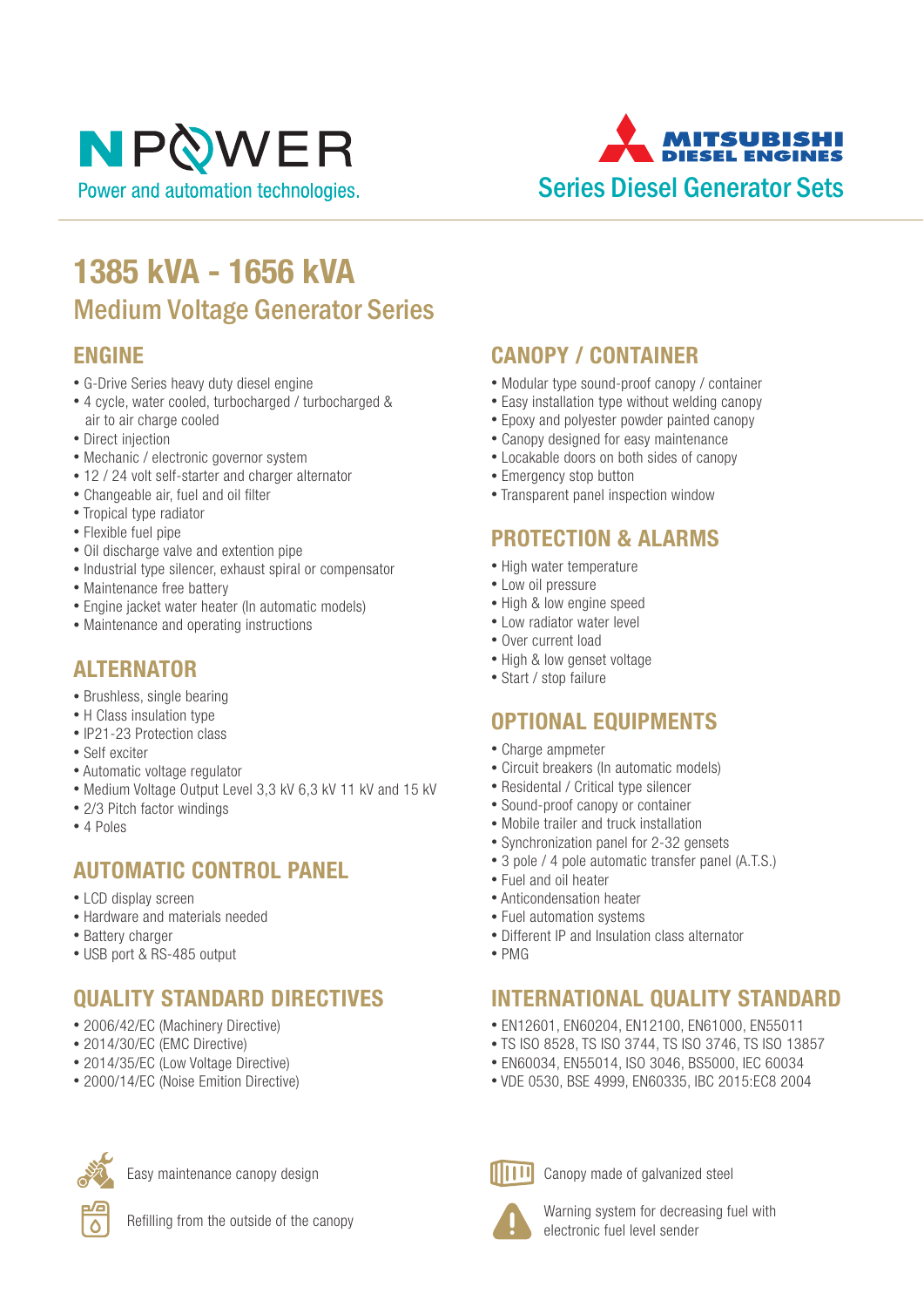# NPQWER Power and automation technologies.



| <b>MODEL</b> |                                        |                  |            | N MH XX 1385 MVXX        | <b>N MH XX 1500 MVXX</b>                                                                       | N MH XX 1656 MVXX                                  |
|--------------|----------------------------------------|------------------|------------|--------------------------|------------------------------------------------------------------------------------------------|----------------------------------------------------|
| <b>GROUP</b> | <b>GEN-SET POWER</b>                   | <b>STAND BY</b>  | kVA        | 1350                     | 1500                                                                                           | 1650                                               |
|              |                                        |                  | <b>kW</b>  | 1080                     | 1200                                                                                           | 1320                                               |
|              |                                        | <b>PRIME</b>     | <b>kVA</b> | 1260                     | 1350                                                                                           | 1500                                               |
|              |                                        |                  | kW         | 1008                     | 1080                                                                                           | 1200                                               |
|              | <b>OUTPUT VOLTAGE (VAC)</b>            |                  |            | 3300, 6300, 11000, 15000 | 3300, 6300, 11000, 15000                                                                       | 3300, 6300, 11000, 15000                           |
|              | CANOPY DIMENSION (W x L x H) mm        |                  |            | 3565 x 7000 x 2440       | 3565 x 7000 x 2440                                                                             | 3820 x 8000 x 2440                                 |
|              | OPEN DIMENSION (W x L x H) mm          |                  |            | 3260 x 4420 x 2020       | 3260 x 4420 x 2020                                                                             | 3570 x 4900 x 2240                                 |
|              | OPEN WEIGHT / CANOPY WEIGHT kg         |                  |            | 11939 / 17539            | 11994 / 17594                                                                                  | 12379 / 18779                                      |
|              | <b>BRAND</b>                           |                  |            | <b>MITSUBISHI</b>        | <b>MITSUBISHI</b>                                                                              | <b>MITSUBISHI</b>                                  |
|              | <b>TYPE</b>                            |                  |            | S12R-PTA                 | S12R-PTA2                                                                                      | S12R-PTAA2                                         |
|              | <b>POWER</b>                           | <b>STAND BY</b>  | <b>kW</b>  | 1190                     | 1285                                                                                           | 1404                                               |
|              |                                        | <b>PRIME</b>     | kW         | 1080                     | 1165                                                                                           | 1277                                               |
|              | SPEED (rpm)                            |                  |            | 1500                     | 1500                                                                                           | 1500                                               |
|              | <b>CYCLE</b>                           |                  |            | $\sqrt{4}$               | $\sqrt{4}$                                                                                     | $\overline{4}$                                     |
|              | DISPLACEMENT (It)                      |                  |            | 49,03                    | 49,03                                                                                          | 49,03                                              |
|              | <b>NUMBER OF CYLNDERS</b>              |                  |            | 12 V                     | 12 V                                                                                           | 12 V                                               |
|              | <b>BORE x STROKE (mm x mm)</b>         |                  |            | 170 X 180                | 170 X 180                                                                                      | 170 X 180                                          |
| ENGINE       | <b>COMPRESSION RATIO</b>               |                  |            | 14,0:1                   | 13,5:1                                                                                         | 13,5:1                                             |
|              | <b>GOVERNOR TYPE</b>                   |                  |            | <b>ELECTRONIC</b>        | <b>ELECTRONIC</b>                                                                              | <b>ELECTRONIC</b>                                  |
|              | <b>INDUCTION</b>                       |                  |            | <b>TURBOCHARGED -</b>    | <b>TURBOCHARGED -</b><br>AIR TO WATER COOLED / AFTER COOLER AIR TO WATER COOLED / AFTER COOLER | TURBOCHARGED -<br>AIR TO AIR COOLED / INTER COOLER |
|              | <b>COMBUSTION SYSTEM</b>               |                  |            | <b>DIRECT</b>            | <b>DIRECT</b>                                                                                  | <b>DIRECT</b>                                      |
|              | <b>COOLING SYSTEM</b>                  |                  |            | <b>WATER</b>             | <b>WATER</b>                                                                                   | <b>WATER</b>                                       |
|              |                                        | %100 PRIME POWER |            | 261,31                   | 280,03                                                                                         | 308,97                                             |
|              | <b>FUEL CONSUMPTION</b><br>It $/h$     | %75 PRIME POWER  |            | 201,75                   | 211,41                                                                                         | 231,73                                             |
|              |                                        | %50 PRIME POWER  |            | 146,03                   | 150,15                                                                                         | 161,56                                             |
|              | TOTAL LUBRICATION SYSTEM CAPACITY (It) |                  |            | 180                      | 180                                                                                            | 180                                                |
|              | <b>TOTAL COOLANT CAPACITY (It)</b>     |                  |            | 335                      | 305                                                                                            | 368                                                |
|              | FUEL TANK CAPACITY (It)                |                  |            | N/A                      | N/A                                                                                            | N/A                                                |

Npower reserves the right to make changes in model, technical specifications, color, equipment & accessories without prior notice. All rights reserved.





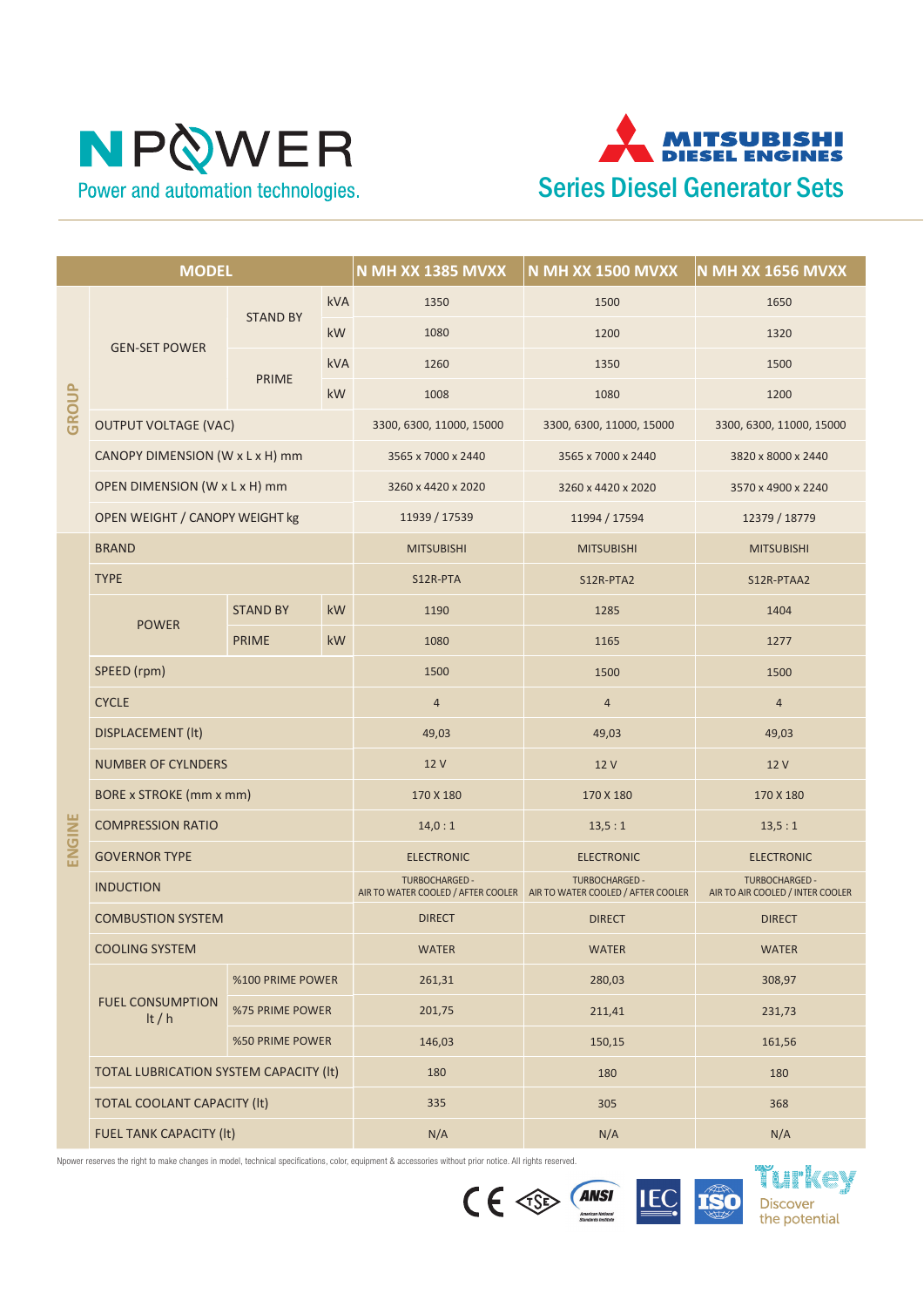# NPOWER Power and automation technologies.

ITSUR Series Diesel Generator Sets

## **1710 kVA - 2028 kVA** Medium Voltage Generator Series

#### **ENGINE**

- G-Drive Series heavy duty diesel engine
- 4 cycle, water cooled, turbocharged / turbocharged & air to air charge cooled
- Direct injection
- Mechanic / electronic governor system
- 12 / 24 volt self-starter and charger alternator
- Changeable air, fuel and oil filter
- Tropical type radiator
- Flexible fuel pipe
- Oil discharge valve and extention pipe
- Industrial type silencer, exhaust spiral or compensator
- Maintenance free battery
- Engine jacket water heater (In automatic models)
- Maintenance and operating instructions

#### **ALTERNATOR**

- Brushless, single bearing
- H Class insulation type
- IP21-23 Protection class
- Self exciter
- Automatic voltage regulator
- Medium Voltage Output Level 3,3 kV 6,3 kV 11 kV and 15 kV
- 2/3 Pitch factor windings
- 4 Poles

#### **AUTOMATIC CONTROL PANEL**

- LCD display screen
- Hardware and materials needed
- Battery charger
- USB port & RS-485 output

### **QUALITY STANDARD DIRECTIVES**

- 2006/42/EC (Machinery Directive)
- 2014/30/EC (EMC Directive)
- 2014/35/EC (Low Voltage Directive)
- 2000/14/EC (Noise Emition Directive)



Easy maintenance canopy design



Refilling from the outside of the canopy

#### **CANOPY / CONTAINER**

- Modular type sound-proof canopy / container
- Easy installation type without welding canopy
- Epoxy and polyester powder painted canopy
- Canopy designed for easy maintenance
- Locakable doors on both sides of canopy
- Emergency stop button
- Transparent panel inspection window

#### **PROTECTION & ALARMS**

- High water temperature
- Low oil pressure
- High & low engine speed
- Low radiator water level
- Over current load
- High & low genset voltage
- Start / stop failure

#### **OPTIONAL EQUIPMENTS**

- Charge ampmeter
- Circuit breakers (In automatic models)
- Residental / Critical type silencer
- Sound-proof canopy or container
- Mobile trailer and truck installation
- Synchronization panel for 2-32 gensets
- 3 pole / 4 pole automatic transfer panel (A.T.S.)
- Fuel and oil heater
- Anticondensation heater
- Fuel automation systems
- Different IP and Insulation class alternator
- PMG

#### **INTERNATIONAL QUALITY STANDARD**

- EN12601, EN60204, EN12100, EN61000, EN55011
- TS ISO 8528, TS ISO 3744, TS ISO 3746, TS ISO 13857
- EN60034, EN55014, ISO 3046, BS5000, IEC 60034
- VDE 0530, BSE 4999, EN60335, IBC 2015:EC8 2004



Canopy made of galvanized steel



Warning system for decreasing fuel with electronic fuel level sender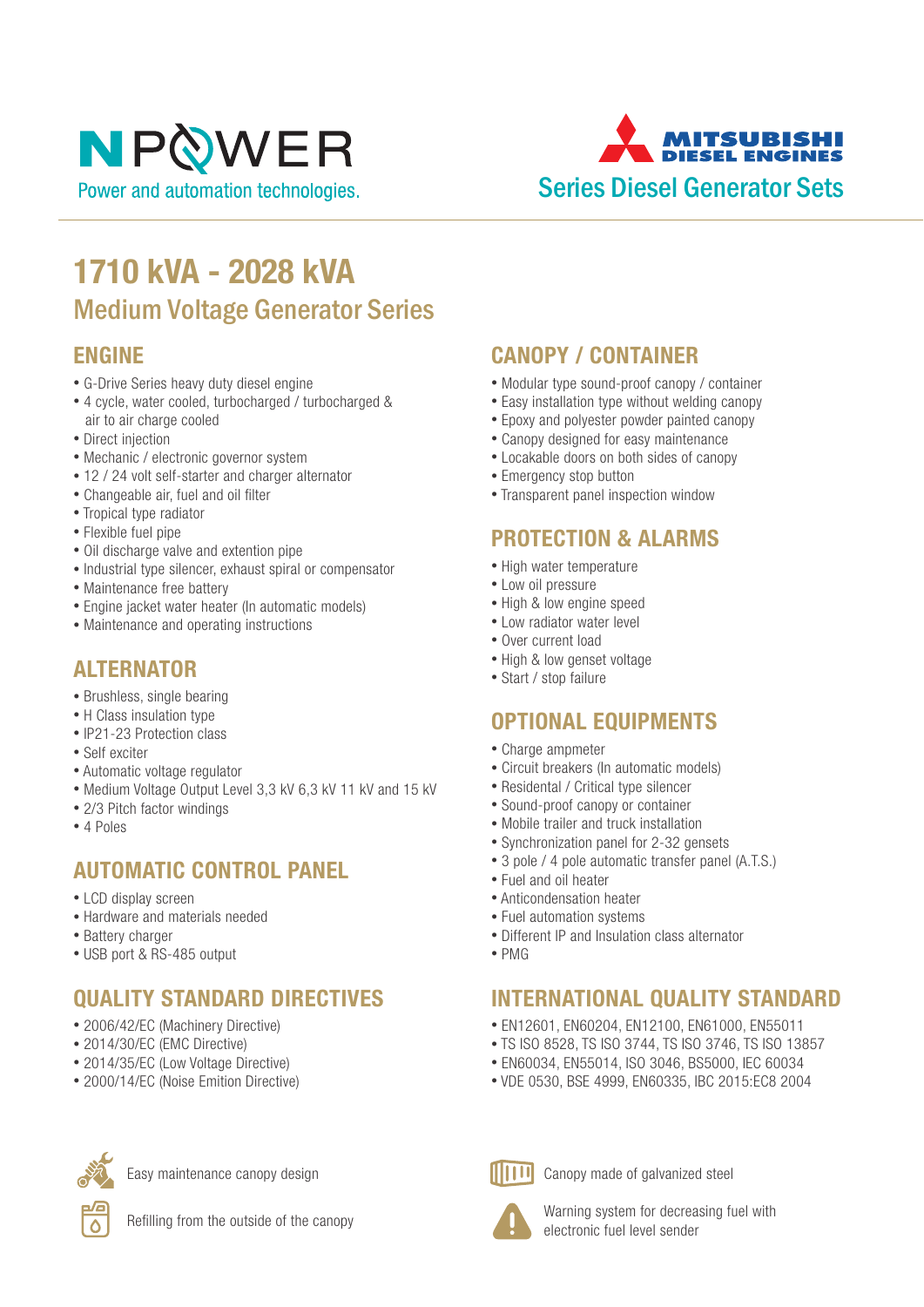



| <b>MODEL</b> |                                        |                  |            | <b>N MH XX 1710 MVXX</b> | <b>N MH XX 1875 MVXX</b>                                                                                                          | <b>N MH XX 2028 MVXX</b> |
|--------------|----------------------------------------|------------------|------------|--------------------------|-----------------------------------------------------------------------------------------------------------------------------------|--------------------------|
| GROUP        | <b>GEN-SET POWER</b>                   | <b>STAND BY</b>  | <b>kVA</b> | 1710                     | 1905                                                                                                                              | 2028                     |
|              |                                        |                  | <b>kW</b>  | 1368                     | 1524                                                                                                                              | 1622,4                   |
|              |                                        | <b>PRIME</b>     | <b>kVA</b> | 1550                     | 1750                                                                                                                              | 1844                     |
|              |                                        |                  | kW         | 1240                     | 1400                                                                                                                              | 1475,2                   |
|              | <b>OUTPUT VOLTAGE (VAC)</b>            |                  |            | 3300, 6300, 11000, 15000 | 3300, 6300, 11000, 15000                                                                                                          | 3300, 6300, 11000, 15000 |
|              | CANOPY DIMENSION (W x L x H) mm        |                  |            | N/A                      | 3865 x 7000 x 2440                                                                                                                | 3865 x 8000 x 2440       |
|              | OPEN DIMENSION (W x L x H) mm          |                  |            | N/A                      | 3640 x 5100 x 2260                                                                                                                | 3640 x 4870 x 2260       |
|              | OPEN WEIGHT / CANOPY WEIGHT kg         |                  |            | N/A                      | 13805,7 / 19405,7                                                                                                                 | 13915,7 / 20315,7        |
|              | <b>BRAND</b>                           |                  |            | <b>MITSUBISHI</b>        | <b>MITSUBISHI</b>                                                                                                                 | <b>MITSUBISHI</b>        |
|              | <b>TYPE</b>                            |                  |            | S12R - F1PTAW2           | S16R-PTA                                                                                                                          | S16R-PTA2                |
|              | <b>POWER</b>                           | <b>STAND BY</b>  | kW         | 1432                     | 1590                                                                                                                              | 1740                     |
|              |                                        | <b>PRIME</b>     | kW         | 1299                     | 1450                                                                                                                              | 1580                     |
|              | SPEED (rpm)                            |                  |            | 1500                     | 1500                                                                                                                              | 1500                     |
|              | <b>CYCLE</b>                           |                  |            | $\sqrt{4}$               | $\sqrt{4}$                                                                                                                        | $\overline{4}$           |
|              | DISPLACEMENT (It)                      |                  |            | 49,03                    | 65,37                                                                                                                             | 65,37                    |
|              | <b>NUMBER OF CYLNDERS</b>              |                  |            | 12 V                     | 16 V                                                                                                                              | 16 V                     |
|              | <b>BORE x STROKE (mm x mm)</b>         |                  |            | 170 X 180                | 170 X 180                                                                                                                         | 170 X 180                |
| ENGINE       | <b>COMPRESSION RATIO</b>               |                  |            | 14,5:1                   | 14,0:1                                                                                                                            | 13,5:1                   |
|              | <b>GOVERNOR TYPE</b>                   |                  |            | <b>ELECTRONIC</b>        | <b>ELECTRONIC</b>                                                                                                                 | <b>ELECTRONIC</b>        |
|              | <b>INDUCTION</b>                       |                  |            | TURBOCHARGED -           | <b>TURBOCHARGED -</b><br>AIR TO WATER COOLED / AFTER COOLER AIR TO WATER COOLED / AFTER COOLER AIR TO WATER COOLED / AFTER COOLER | TURBOCHARGED -           |
|              | <b>COMBUSTION SYSTEM</b>               |                  |            | <b>DIRECT</b>            | <b>DIRECT</b>                                                                                                                     | <b>DIRECT</b>            |
|              | <b>COOLING SYSTEM</b>                  |                  |            | <b>WATER</b>             | <b>WATER</b>                                                                                                                      | <b>WATER</b>             |
|              |                                        | %100 PRIME POWER |            | 323                      | 341,66                                                                                                                            | 387,28                   |
|              | <b>FUEL CONSUMPTION</b><br>It $/h$     | %75 PRIME POWER  |            | 237,6                    | 259,68                                                                                                                            | 297,96                   |
|              |                                        | %50 PRIME POWER  |            | 163                      | 183,44                                                                                                                            | 209,88                   |
|              | TOTAL LUBRICATION SYSTEM CAPACITY (It) |                  |            | 180                      | 230                                                                                                                               | 230                      |
|              | <b>TOTAL COOLANT CAPACITY (It)</b>     |                  |            | 532                      | 368                                                                                                                               | 445                      |
|              | FUEL TANK CAPACITY (It)                |                  |            | N/A                      | N/A                                                                                                                               | N/A                      |

Npower reserves the right to make changes in model, technical specifications, color, equipment & accessories without prior notice. All rights reserved.





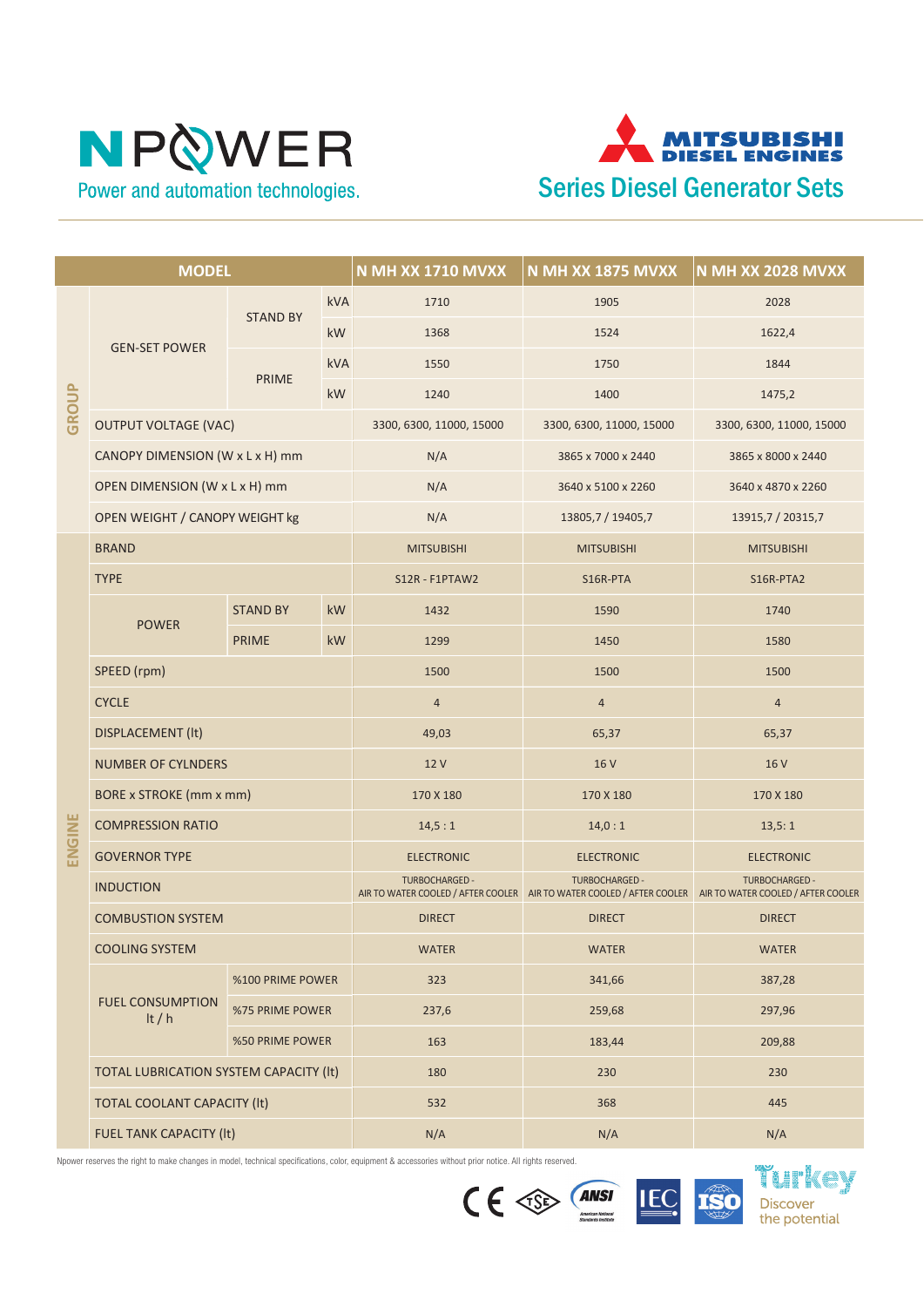# NPOWER Power and automation technologies.

ITSUR Series Diesel Generator Sets

## **2264 kVA - 2500 kVA** Medium Voltage Generator Series

#### **ENGINE**

- G-Drive Series heavy duty diesel engine
- 4 cycle, water cooled, turbocharged / turbocharged & air to air charge cooled
- Direct injection
- Mechanic / electronic governor system
- 12 / 24 volt self-starter and charger alternator
- Changeable air, fuel and oil filter
- Tropical type radiator
- Flexible fuel pipe
- Oil discharge valve and extention pipe
- Industrial type silencer, exhaust spiral or compensator
- Maintenance free battery
- Engine jacket water heater (In automatic models)
- Maintenance and operating instructions

#### **ALTERNATOR**

- Brushless, single bearing
- H Class insulation type
- IP21-23 Protection class
- Self exciter
- Automatic voltage regulator
- Medium Voltage Output Level 3,3 kV 6,3 kV 11 kV and 15 kV
- 2/3 Pitch factor windings
- 4 Poles

#### **AUTOMATIC CONTROL PANEL**

- LCD display screen
- Hardware and materials needed
- Battery charger
- USB port & RS-485 output

### **QUALITY STANDARD DIRECTIVES**

- 2006/42/EC (Machinery Directive)
- 2014/30/EC (EMC Directive)
- 2014/35/EC (Low Voltage Directive)
- 2000/14/EC (Noise Emition Directive)



Easy maintenance canopy design



Refilling from the outside of the canopy

#### **CANOPY / CONTAINER**

- Modular type sound-proof canopy / container
- Easy installation type without welding canopy
- Epoxy and polyester powder painted canopy
- Canopy designed for easy maintenance
- Locakable doors on both sides of canopy
- Emergency stop button
- Transparent panel inspection window

#### **PROTECTION & ALARMS**

- High water temperature
- Low oil pressure
- High & low engine speed
- Low radiator water level
- Over current load
- High & low genset voltage
- Start / stop failure

#### **OPTIONAL EQUIPMENTS**

- Charge ampmeter
- Circuit breakers (In automatic models)
- Residental / Critical type silencer
- Sound-proof canopy or container
- Mobile trailer and truck installation
- Synchronization panel for 2-32 gensets
- 3 pole / 4 pole automatic transfer panel (A.T.S.)
- Fuel and oil heater
- Anticondensation heater
- Fuel automation systems
- Different IP and Insulation class alternator
- PMG

#### **INTERNATIONAL QUALITY STANDARD**

- EN12601, EN60204, EN12100, EN61000, EN55011
- TS ISO 8528, TS ISO 3744, TS ISO 3746, TS ISO 13857
- EN60034, EN55014, ISO 3046, BS5000, IEC 60034
- VDE 0530, BSE 4999, EN60335, IBC 2015:EC8 2004



Canopy made of galvanized steel



Warning system for decreasing fuel with electronic fuel level sender